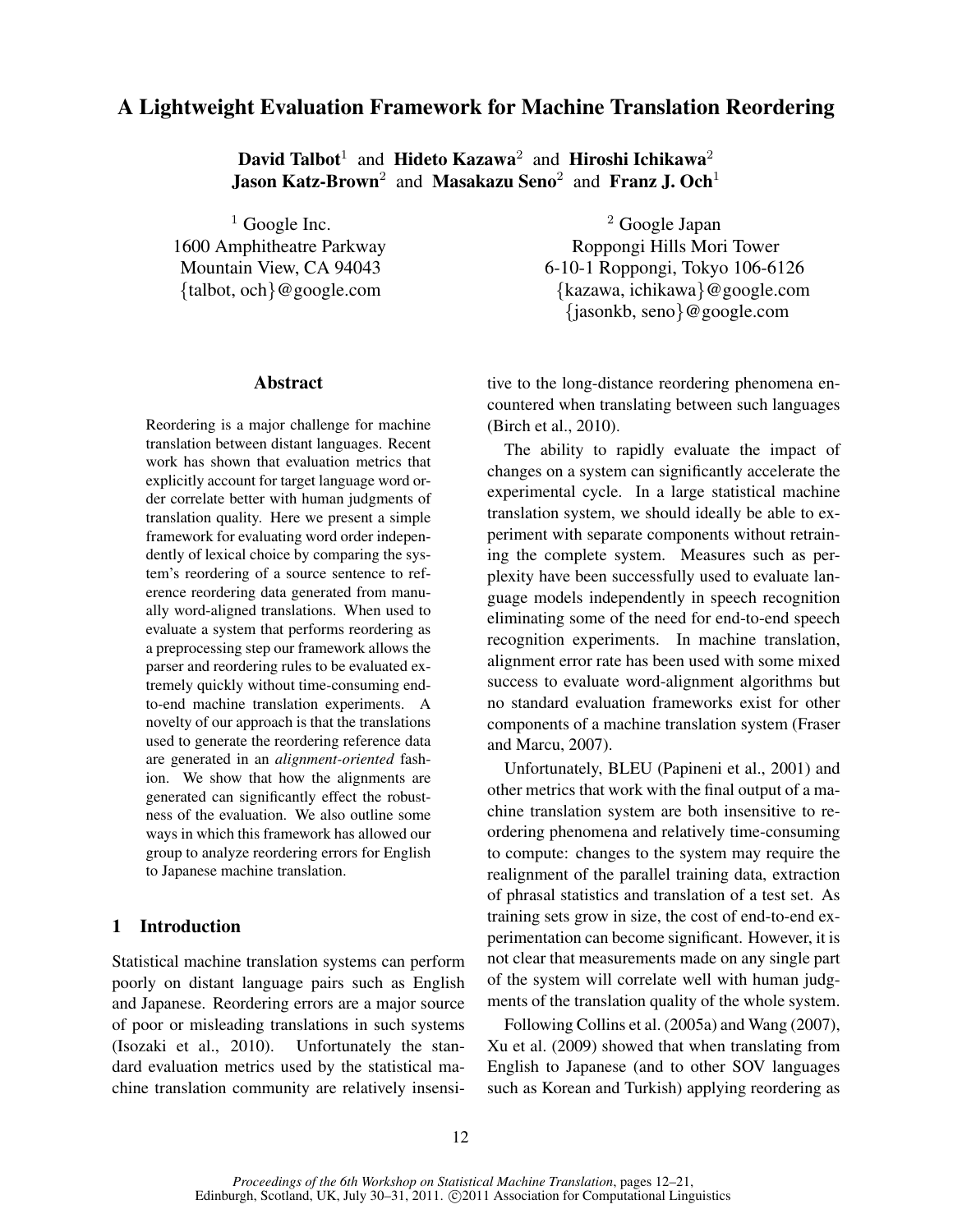a preprocessing step that manipulates a source sentence parse tree can significantly outperform stateof-the-art phrase-based and hierarchical machine translation systems. This result is corroborated by Birch et al. (2009) whose results suggest that both phrase-based and hierarchical translation systems fail to capture long-distance reordering phenomena.

In this paper we describe a lightweight framework for measuring the quality of the reordering components in a machine translation system. While our framework can be applied to any translation system in which it is possible to derive a token-level alignment from the input source tokens to the output target tokens, it is of particular practical interest when applied to a system that performs reordering as a preprocessing step (Xia and McCord, 2004). In this case, as we show, it allows for extremely rapid and sensitive analysis of changes to parser, reordering rules and other reordering components.

In our framework we evaluate the reordering proposed by a system separately from its choice of target words by comparing it to a reference reordering of the sentence generated from a manually wordaligned translation. Unlike previous work (Isozaki et al., 2010), our approach does not rely on the system's output matching the reference translation lexically. This makes the evaluation more robust as there may be many ways to render a source phrase in the target language and we would not wish to penalize one that simply happens not to match the reference.

In the next section we review related work on reordering for translation between distant language pairs and automatic approaches to evaluating reordering in machine translation. We then describe our evaluation framework including certain important details of how our reference reorderings were created. We evaluate the framework by analyzing how robustly it is able to predict improvements in subjective translation quality for an English to Japanese machine translation system. Finally, we describe ways in which the framework has facilitated development of the reordering components in our system.

# 2 Related Work

# 2.1 Evaluating Reordering

The ability to automatically evaluate machine translation output has driven progress in statistical machine translation; however, shortcomings of the dominant metric, BLEU (Papineni et al., 2001) , particularly with respect to reordering, have long been recognized (Callison-burch and Osborne, 2006). Reordering has also been identified as a major factor in determining the difficulty of statistical machine translation between two languages (Birch et al., 2008) hence BLEU scores may be most unreliable precisely for those language pairs for which statistical machine translation is most difficult (Isozaki et al., 2010).

There have been many results showing that metrics that account for reordering are better correlated with human judgements of translation quality (Lavie and Denkowski, 2009; Birch and Osborne, 2010; Isozaki et al., 2010). Examples given in Isozaki et al. (2010) where object and subject arguments are reversed in a Japanese to English statistical machine translation system demonstrate how damaging reordering errors can be and it should therefore not come as a surprise that word order is a strong predictor of translation quality; however, there are other advantages to be gained by focusing on this specific aspect of the translation process in isolation.

One problem for all automatic evaluation metrics is that multiple equally good translations can be constructed for most input sentences and typically our reference data will contain only a small fraction of these. Equally good translations for a sentence may differ both in terms of lexical choice and word order. One of the potential advantages of designing a metric that looks only at word order, is that it may, to some extent, factor out variability along the dimension of the lexical choice. Previous work on automatic evaluation metrics that focus on reordering, however, has not fully exploited this.

The evaluation metrics proposed in Isozaki et al. (2010) compute a reordering score by comparing the ordering of unigrams and bigrams that appear in both the system's translation and the reference. These scores are therefore liable to overestimate the reordering quality of sentences that were poorly translated. While Isozaki et al. (2010) does propose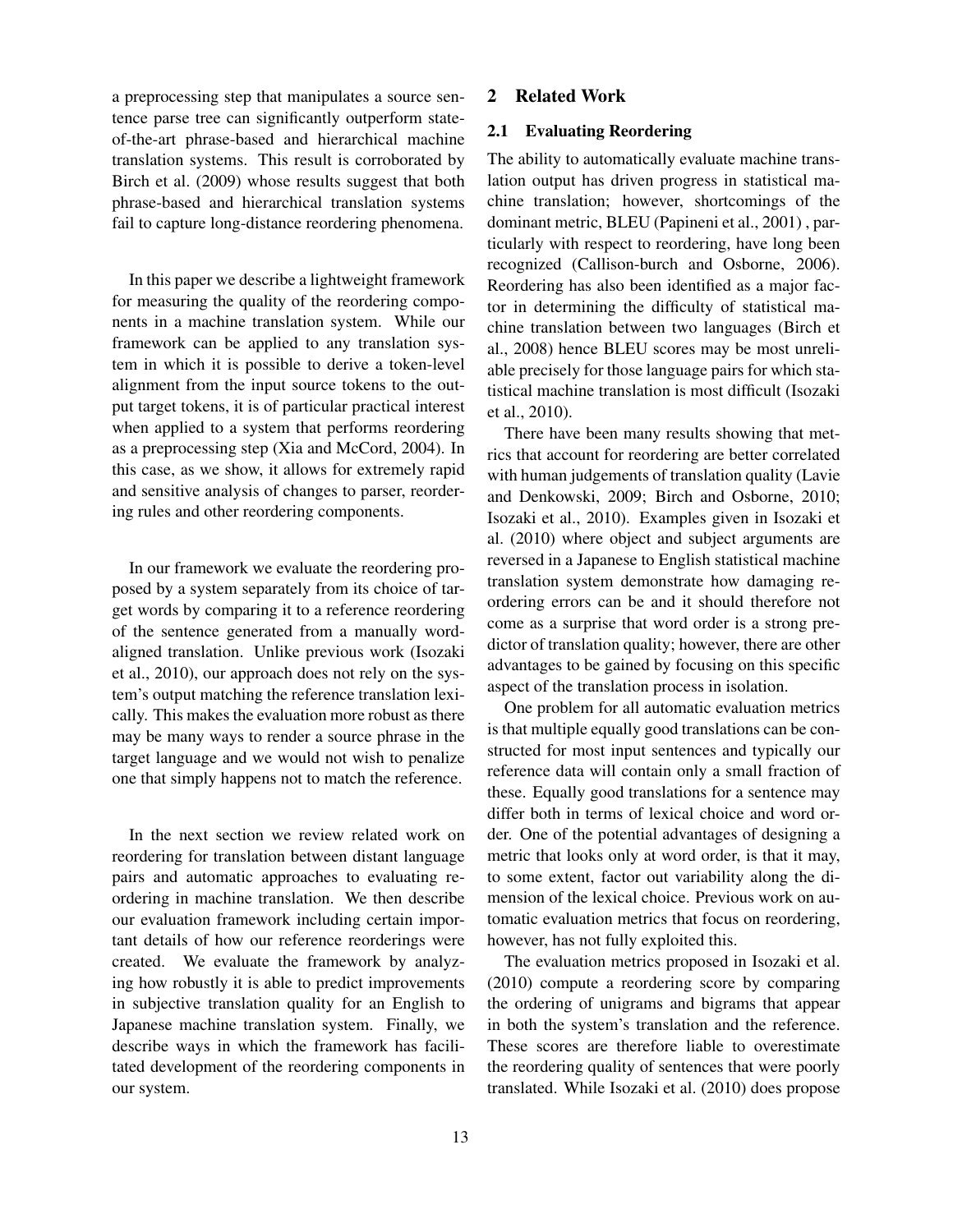a work-around to this problem which combines the reordering score with a lexical precision term, this clearly introduces a bias in the metric whereby poor translations are evaluated primarily on their lexical choice and good translations are evaluated more on the basis of their word order. In our experience word order is particularly poor in those sentences that have the lowest lexical overlap with reference translations; hence we would like to be able to compute the quality of reordering in all sentences independently of the quality of their lexical choice.

Birch and Osborne (2010) are closer to our approach in that they use word alignments to induce a permutation over the source sentence. They compare a source-side permutation generated from a word alignment of the reference translation with one generated from the system's using various permutation distances. However, Birch and Osborne (2010) only demonstrate that these metrics are correlated with human judgements of translation quality when combined with BLEU score and hence take lexical choice into account.

Birch et al. (2010) present the only results we are aware of that compute the correlation between human judgments of translation quality and a reordering-only metric independently of lexical choice. Unfortunately, the experimental set-up there is somewhat flawed. The authors 'undo' reorderings in their reference translations by permuting the reference tokens and presenting the permuted translations to human raters. While many machine translation systems (including our own) assume that reordering and translation can be factored into separate models, e.g. (Xia and McCord, 2004), and perform these two operations in separate steps, the latter conditioned on the former, Birch et al. (2010) are making a much stronger assumption when they perform these simulations: they are assuming that lexical choice and word order are entirely *independent*. It is easy to find cases where this assumption does not hold and we would in general be very surprised if a similar change in the reordering component in our system did not also result in a change in the lexical choice of the system; an effect which their experiments are unable to model.

Another minor difference between our evaluation framework and (Birch et al., 2010) is that we use a reordering score that is based on the minimum number of chunks into which the candidate and reference permutations can be concatenated similar to the reordering component of METEOR (Lavie and Denkowski, 2009). As we show, this is better correlated with human judgments of translation quality than Kendall's  $\tau$ . This may be due to the fact that it counts the number of 'jumps' a human reader has to make in order to parse the system's order if they wish to read the tokens in the reference word order. Kendall's  $\tau$  on the other hand penalizes every pair of words that are in the wrong order and hence has a quadratic (all-pairs) flavor which in turn might explain why Birch et al. (2010) found that the squareroot of this quantity was a better predictor of translation quality.

# 2.2 Evaluation Reference Data

To create the word-aligned translations from which we generate our reference reordering data, we used a novel *alignment-oriented* translation method. The method (described in more detail below) seeks to generate reference reorderings that a machine translation system might reasonably be expected to achieve. Fox (2002) has analyzed the extent to which translations seen in a parallel corpus can be broken down into clean phrasal units: they found that most sentence pairs contain examples of reordering that violate phrasal cohesion, i.e. the corresponding words in the target language are not completely contiguous or solely aligned to the corresponding source phrase. These reordering phenomena are difficult for current statistical translation models to learn directly. We therefore deliberately chose to create reference data that avoids these phenomena as much as possible by having a single annotator generate both the translation and its word alignment. Our word-aligned translations are created with a bias towards simple phrasal reordering.

Our analysis of the correlation between reordering scores computed on reference data created from such alignment-oriented translations with scores computed on references generated from standard professional translations of the same sentences suggests that the alignment-oriented translations are more useful for evaluating a current state-of-the-art system. We note also that while prior work has conjectured that automatically generated alignments are a suitable replacement for manual alignments in the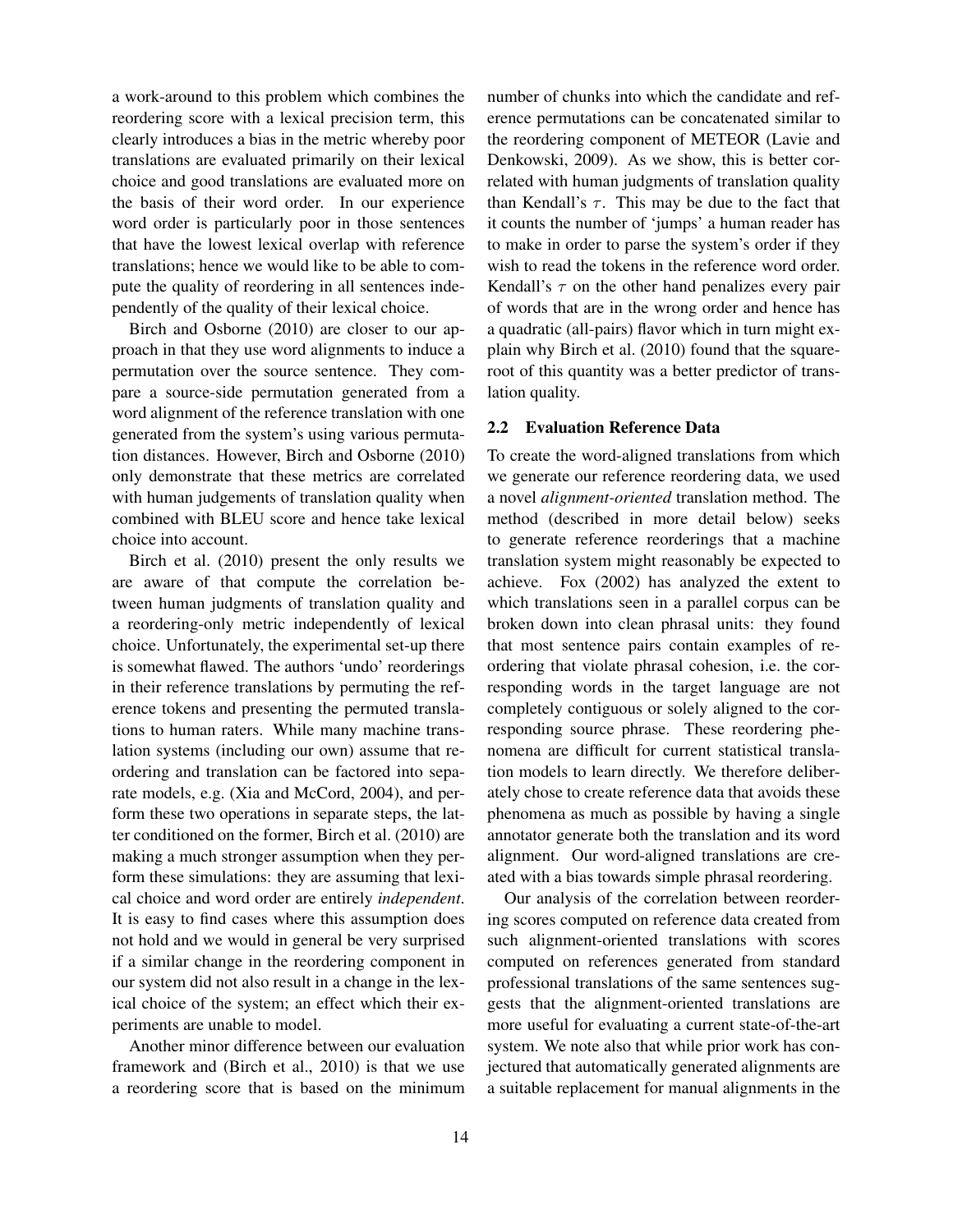context of reordering evaluation (Birch et al., 2008), our results suggest that this is not the case at least for the language pair we consider, English-Japanese.

# 3 A Lightweight Reordering Evaluation

We now present our lightweight reordering evaluation framework; this consists of (1) a method for generating reference reordering data from manual word-alignments; and (2) a reordering metric for scoring a sytem's proposed reordering against this reference data; and (3) a stand-alone evaluation tool.

### 3.1 Generating Reference Reordering Data

We follow Birch and Osborne (2010) in using reference reordering data that consists of permuations of source sentences in a test set. We generate these from word alignments of the source sentences to reference translations. Unlike previous work, however, we have the same annotator generate both the reference translation and the word alignment. We also explicitly encourage the translators to generate translations that are easy to align even if this does result in occasionally unnatural translations. For instance in English to Japanese translation we require that all personal pronouns are translated; these are often omitted in natural Japanese. We insist that all but an extremely small set of words (articles and punctuation for English to Japanese) be aligned. We also disprefer non-contiguous alignments of a single source word and require that all target words be aligned to at least one source token. In Japanese this requires deciding how to align particles that mark syntactic roles; we choose to align these together with the content word (*jiritsu-go*) of the corresponding constituent (*bunsetsu*). Asking annotators to translate and perform word alignment on the same sentence in a single session does not necessarily increase the annotation burden over stand-alone word alignment since it encourages the creation of *alignment-friendly* translations which can be aligned more rapidly. Annotators need little special background or training for this task, as long as they can speak both the source and target languages.

To generate a permutation from word alignments we rank the source tokens by the position of the first target token to which they are aligned. If multiple source tokens are aligned to a single target word or span we ignore the ordering within these source spans; this is indicated by braces in Table 2. We place unaligned source words immediately before the next aligned source word or at the end of the sentence if there is none. Table 2 shows the reference reordering derived from various translations and word alignments.

#### 3.2 Fuzzy Reordering Score

To evaluate the quality of a system's reordering against this reference data we use a simple *reordering metric* related to METEOR's reordering component (Lavie and Denkowski, 2009) . Given the reference permutation of the source sentence  $\sigma_{ref}$  and the system's reordering of the source sentence  $\sigma_{sys}$  either generated directly by a reordering component or inferred from the alignment between source and target phrases used in the decoder, we align each word in  $\sigma_{sys}$  to an instance of itself in  $\sigma_{ref}$  taking the first unmatched instance of the word if there is more than one. We then define C to be the number chunks of contiguously aligned words. If  $M$  is the number of words in the source sentence then the *fuzzy reordering score* is computed as,

$$
FRS(\sigma_{sys}, \sigma_{ref}) = 1 - \frac{C - 1}{M - 1}.
$$
 (1)

This metric assigns a score between 0 and 1 where 1 indicates that the system's reordering is identical to the reference. C has an intuitive interpretation as the number of times a reader would need to jump in order to read the system's reordering of the sentence in the order proposed by the reference.

#### 3.3 Evaluation Tool

While the framework we propose can be applied to any machine translation system in which a reordering of the source sentence can be inferred from the translation process, it has proven particularly useful applied to a system that performs reordering as a separate preprocessing step. Such *pre-ordering* approaches (Xia and McCord, 2004; Collins et al., 2005b) can be criticized for greedily committing to a single reordering early in the pipeline but in practice they have been shown to perform extremely well on language pairs that require long distance reordering and have been successfully combined with other more integrated reordering models (Xu et al., 2009).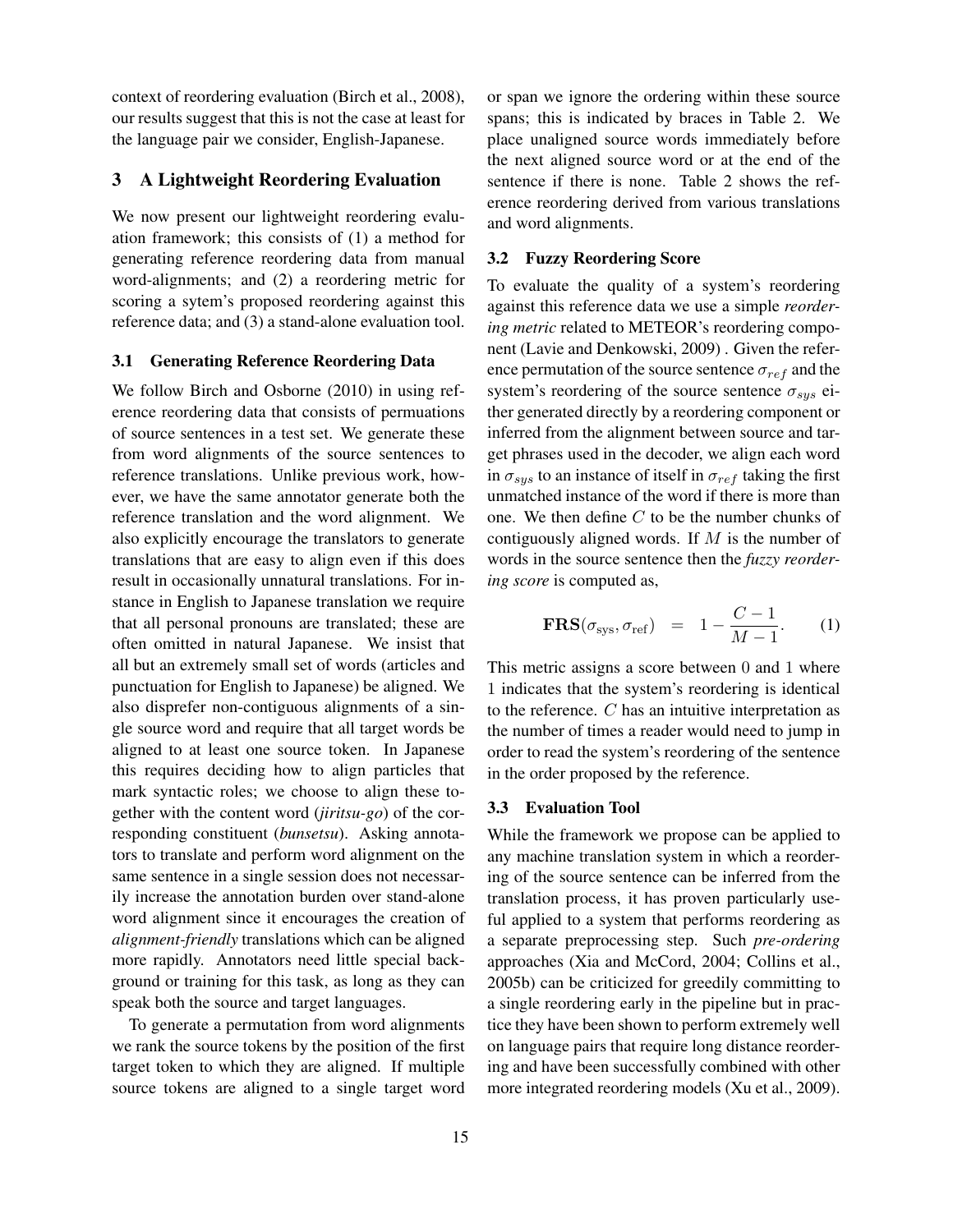The performance of a parser-based pre-ordering component is a function of the reordering rules and parser; it is therefore desirable that these can be evaluated efficiently. Both parser and reordering rules may be evaluated using end-to-end automatic metrics such as BLEU score or in human evaluations. Parsers may also be evaluated using intrinsic treebank metrics such as labeled accuracy. Unfortunately these metrics are either expensive to compute or, as we show, unpredictive of improvements in human perceptions of translation quality.

Having found that the fuzzy reordering score proposed here is well-correlated with changes in human judgements of translation quality, we established a stand-alone evaluation tool that takes a set of reordering rules and a parser and computes the reordering scores on a set of reference reorderings. This has become the most frequently used method for evaluating changes to the reordering component in our system and has allowed teams working on parsing, for instance, to contribute significant improvements quite independently.

# 4 Experimental Set-up

We wish to determine whether our evaluation framework can predict which changes to reordering components will result in statistically significant improvements in subjective translation quality of the end-to-end system. To that end we created a number of systems that differ only in terms of reordering components (parser and/or reordering rules). We then analyzed the corpus- and sentence-level correlation of our evaluation metric with judgements of human translation quality.

Previous work has compared either quite separate systems, e.g. (Isozaki et al., 2010), or systems that are artificially different from each other (Birch et al., 2010). There has also been a tendency to measure corpus-level correlation. We are more interested in comparing systems that differ in a realistic manner from one another as would typically be required in development. We also believe sentence-level correlation is more important than corpus-level correlation since good sentence-level correlation implies that a metric can be used for detailed analysis of a system and potentially to optimize it.

#### 4.1 Systems

We carried out all our experiments using a state-ofthe-art phrase-based statistical English-to-Japanese machine translation system (Och, 2003). During both training and testing, the system reorders source-language sentences in a preprocessing step using a set of rules written in the framework proposed by (Xu et al., 2009) that reorder an English dependency tree into target word order. During decoding, we set the reordering window to 4 words. In addition to the regular distance distortion model, we incorporate a maximum entropy based lexicalized phrase reordering model (Zens and Ney, 2006). For parallel training data, we use an in-house collection of parallel documents. These come from various sources with a substantial portion coming from the web after using simple heuristics to identify potential document pairs. We trained our system on about 300 million source words.

The reordering rules applied to the English dependency tree define a precedence order for the children of each head category (a coarse-grained part of speech). For example, a simplified version of the precedence order for child labels of a verbal head HEADVERB is: advcl, nsubj, prep, [other children], dobj, prt, aux, neg, HEADVERB, mark, ref, compl.

The dependency parser we use is an implementation of a transition-based dependency parser (Nivre, 2008). The parser is trained using the averaged perceptron algorithm with an early update strategy as described in Zhang and Clark (2008).

We created five systems using different parsers; here *targeted self-training* refers to a training procedure proposed by Katz-Brown et al. (2011) that uses our reordering metric and separate reference reordering data to pick parses for self-training: an nbest list of parses is generated for each English sentence for which we have reference reordering data and the parse tree that results in the highest fuzzy reordering score is added to our parser's training set. Parsers P3, P4 and P5 differ in how that framework is applied and how much data is used.

- P1 Penn Treebank, perceptron, greedy search
- P2 Penn Treebank, perceptron, beam search
- P3 Penn Treebank, perceptron, beam search, targeted self-training on web data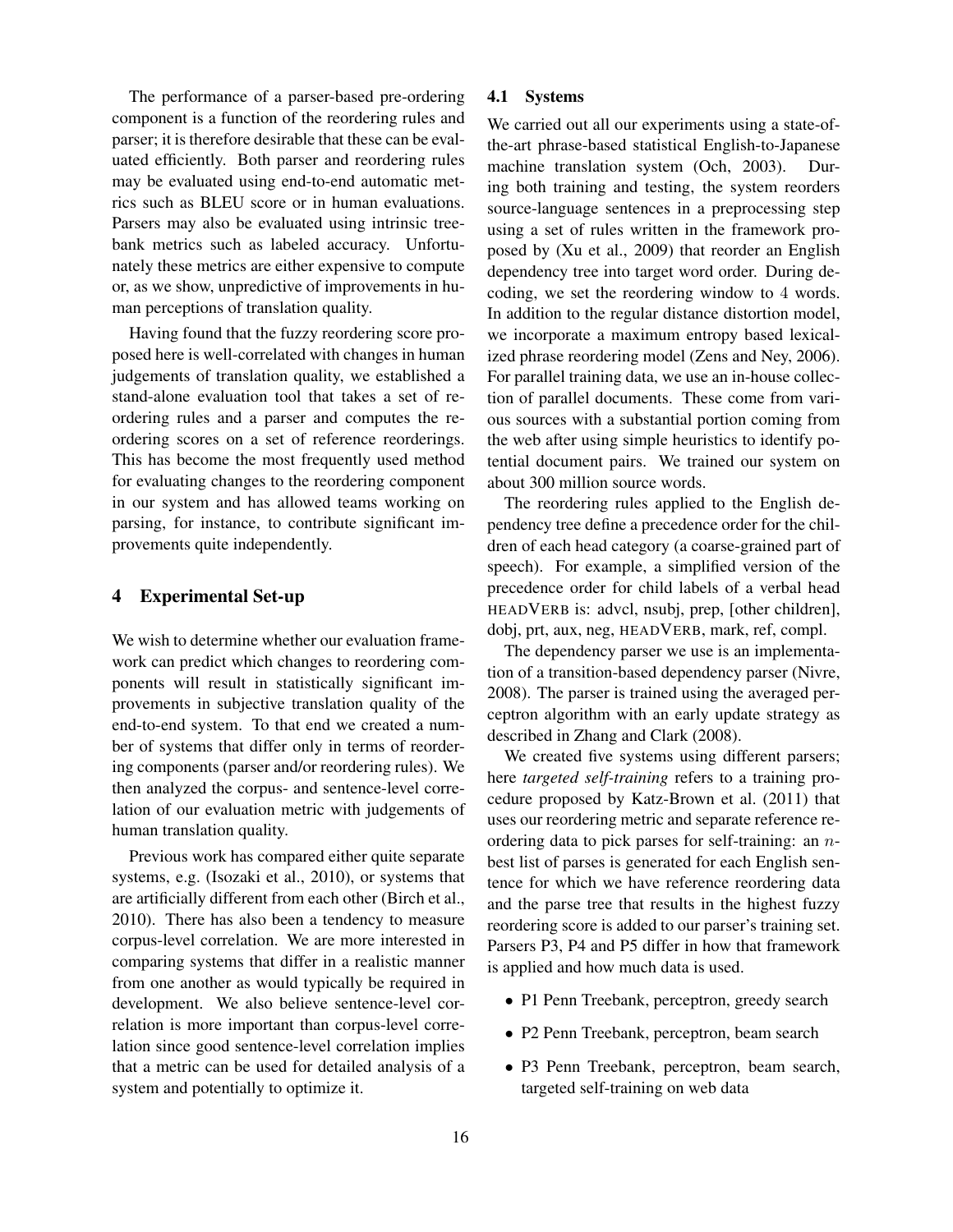- P4 Penn Treebank, perceptron, beam search, targeted self-training on web data
- P5 Penn Treebank, perceptron, beam search, targeted self-training on web data, case insensitive

We also created five systems using the fifth parser (P5) but with different sets of reordering rules:

- R1 No reordering
- R2 Reverse reordering
- R3 Head final reordering with reverse reordering for words before the head
- R4 Head final reordering with reverse reordering for words after the head
- R5 Superset of rules from (Xu et al., 2009)

Reverse reordering places words in the reverse of the English order. Head final reordering moves the head of each dependency after all its children. Rules in R3 and R4 overlap significantly with the rules for noun and verb subtrees respectively in R5. Otherwise all systems were identical. The rules in R5 have been extensively hand-tuned while R1 and R2 are rather naive. System P5R5 was our best performing system at the time these experiments were conducted.

We refer to systems by a combination of parser and reordering rules set identifiers, for instance, system P2R5, uses parser P2 with reordering rules R5. We conducted two subjective evaluations in which bilingual human raters were asked to judge translations on a scale from 0 to 6 where 0 indicates nonsense and 6 is perfect. The first experiment (Parsers) contrasted systems with different parsers and the second (Rules) varied the reordering rules. In each case three bilingual evaluators were shown the source sentence and the translations produced by all five systems.

#### 4.2 Meta-analysis

We perform a meta-analysis of the following metrics and the framework by computing correlations with the results of these subjective evaluations of translation quality:

- 1. Evaluation metrics: BLEU score on final translations, Kendall's  $\tau$  and fuzzy reordering score on reference reordering data
- 2. Evaluation data: both manually-generated and automatically-generated word alignments on both standard professional and *alignmentoriented* translations of the test sentences

The automatic word alignments were generated using IBM Model 1 in order to avoid directional biases that higher-order models such as HMMs have.

Results presented in square parentheses are 95 percent confidence intervals estimated by bootstrap resampling on the test corpus (Koehn, 2004).

Our test set contains 500 sentences randomly sampled from the web. We have both professional and *alignment-friendly* translations for these sentences. We created reference reorderings for this data using the method described in Section 3.1. The lack of a broad domain and publically available Japanese test corpus makes the use of this nonstandard test set unfortunately unavoidable.

The human raters were presented with the source sentence, the human reference translation and the translations of the various systems simultaneously, blind and in a random order. Each rater was allowed to rate no more than 3 percent of the sentences and three ratings were elicited for each sentence. Ratings were a single number between 0 and 6 where 0 indicates nonsense and 6 indicates a perfectly grammatical translation of the source sentence.

# 5 Results

Table 2 shows four reference reorderings generated from various translations and word alignments. The automatic alignments are significantly sparser than the manual ones but in these examples the reference reorderings still seem reasonable. Note how the alignment-oriented translation includes a pronoun (translation for 'I') that is dropped in the slightly more natural standard translation to Japanese.

Table 1 shows the human judgements of translation quality for the 10 systems (note that P5R5 appears in both experiments but was scored differently as human judgments are affected by which other translations are present in an experiment). There is a clear ordering of the systems in each experiment and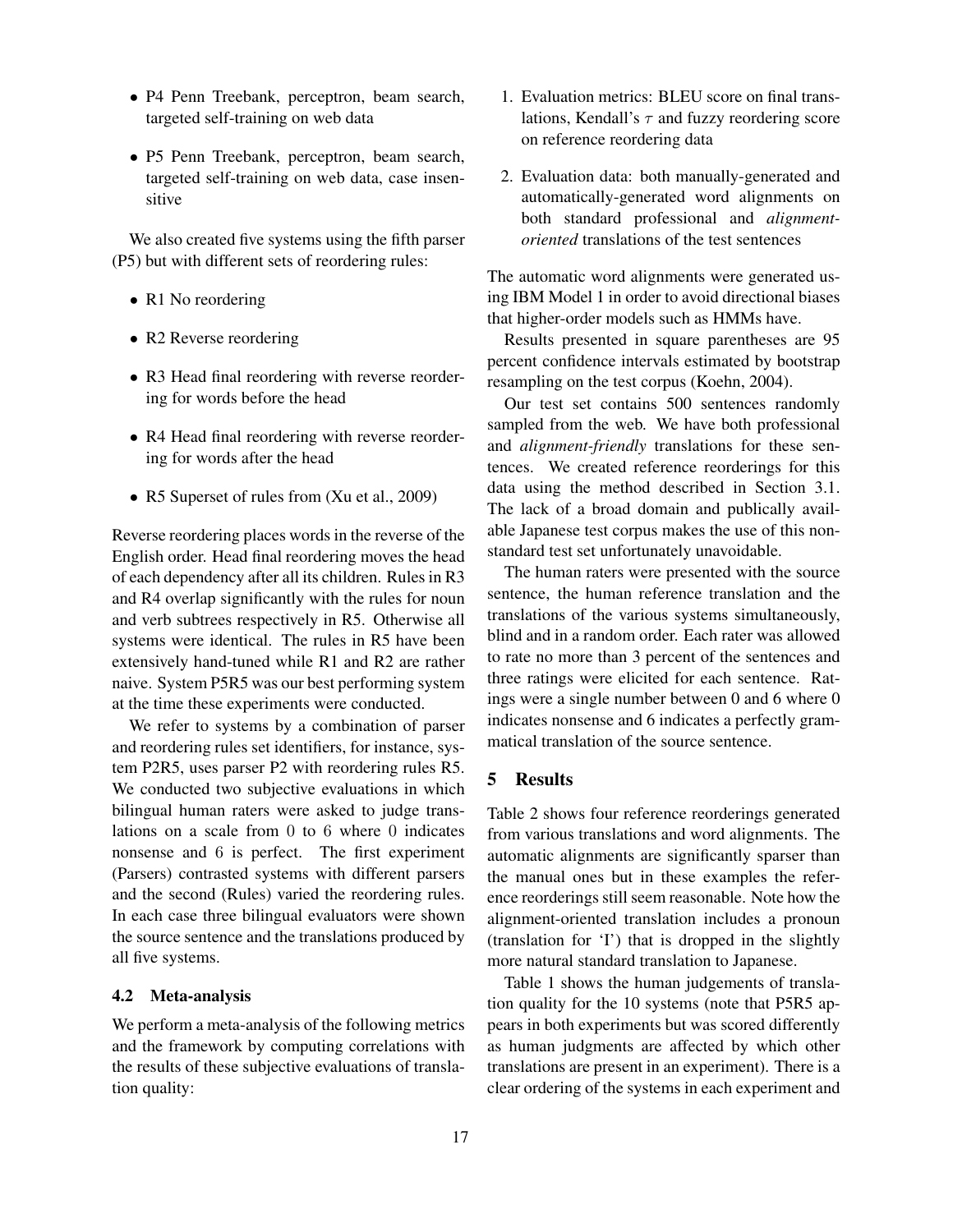| 1. Parsers                    | Subjective Score $(0-6)$ | 2. Rules                      | Subjective Score $(0-6)$ |
|-------------------------------|--------------------------|-------------------------------|--------------------------|
| P <sub>1</sub> R <sub>5</sub> | 2.173 [2.086, 2.260]     | <b>P5R1</b>                   | $1.258$ [1.191, 1.325]   |
| <b>P2R5</b>                   | 2.320 [2.233, 2.407]     | <b>P5R2</b>                   | 1.825 [1.746, 1.905]     |
| <b>P3R5</b>                   | 2.410 [2.321, 2.499]     | P <sub>5</sub> R <sub>3</sub> | 1.849 [1.767, 1.931]     |
| <b>P4R5</b>                   | 2.453 [2.366, 2.541]     | <b>P5R4</b>                   | 2.205 [2.118, 2.293]     |
| P <sub>5</sub> R <sub>5</sub> | 2.501 [2.413, 2.587]     | P <sub>5</sub> R <sub>5</sub> | 2.529 [2.441, 2.619]     |

Table 1: Human judgements of translation quality for 1. Parsers and 2. Rules.

| Metric           | Sentence-level correlation |       |  |  |  |
|------------------|----------------------------|-------|--|--|--|
|                  |                            |       |  |  |  |
| Fuzzy reordering | 0.435                      | 0.448 |  |  |  |
| Kendall's $\tau$ | 0.371                      | 0.450 |  |  |  |
| BL EU            | 0.279                      | 0.302 |  |  |  |

Table 6: Pearson's correlation (r) and Spearman's rank correlation  $(\rho)$  with subjective translation quality at sentence-level.

we see that both the choice of parser and reordering rules clearly effects subjective translation quality.

We performed pairwise significance tests using bootstrap resampling for each pair of 'improved' systems in each experiment. Tables 3, 4 and 5 shows which pairs were judged to be statistically significant improvements at either 95 or 90 percent level under the different metrics. These tests were computed on the same 500 sentences. All pairs but one are judged to be statistically significant improvements in subjective translation quality. Significance tests performed using the fuzzy reordering metric are identical to the subjective scores for the Parsers experiment but differ on one pairwise comparison for the Rules experiment. According to BLEU score, however, none of the parser changes are significant at the 95 percent level and only one pairwise comparison (between the two most different systems) was significant at the 90 percent level. BLEU score appears more sensitive to the larger changes in the Rules experiment but is still in disagreement with the results of the human evaluation on four pairwise comparisons.

Table 6 shows the sentence-level correlation of different metrics with human judgments of translation quality. Here both the fuzzy reordering score and Kendall's  $\tau$  are computed on the reference reordering data generated as described in Section 3.1. Both metrics are computed by running our

| Translation        | Alignment | Sentence-level |       |
|--------------------|-----------|----------------|-------|
|                    |           | r              |       |
| Alignment-oriented | Manual    | 0.435          | 0.448 |
| Alignment-oriented | Automatic | 0.234          | 0.252 |
| Standard           | Manual    | 0.271          | 0.257 |
| Standard           | Automatic | 0 177          | 0.159 |

Table 7: Pearson's correlation  $(r)$  and Spearman's rank correlation  $(\rho)$  with subjective translation quality at the sentence-level for different types of reordering reference data: (i) alignment-oriented translation vs. standard, (ii) manual vs. automatic alignment.

lightweight evaluation tool and involve no translation whatsoever. These lightweight metrics are also more correlated with subjective quality than BLEU score at the sentence level.

Table 7 shows how the correlation between fuzzy reordering score and subjective translation quality degrades as we move from manual to automatic alignments and from alignment-oriented translations to standard ones. The automatically aligned references, in particular, are less correlated with subjective translation scores then BLEU; we believe this may be due to the poor quality of word alignments for languages such as English and Japanese due to the long-distance reordering between them.

Finally we present some intrinsic evaluation metrics for the parsers used in the first of our experiments. Table 8 demonstrates that certain changes may not be best captured by standard parser benchmarks. While the first four parser models improve on the WSJ benchmarks as they improve subjective translation quality the best parser according to subjective translation qualtiy (P5) is actually the worst under both metrics on the treebank data. We conjecture that this is due to the fact that P5 (unlike the other parsers) is case insensitive. While this helps us significantly on our test set drawn from the web, it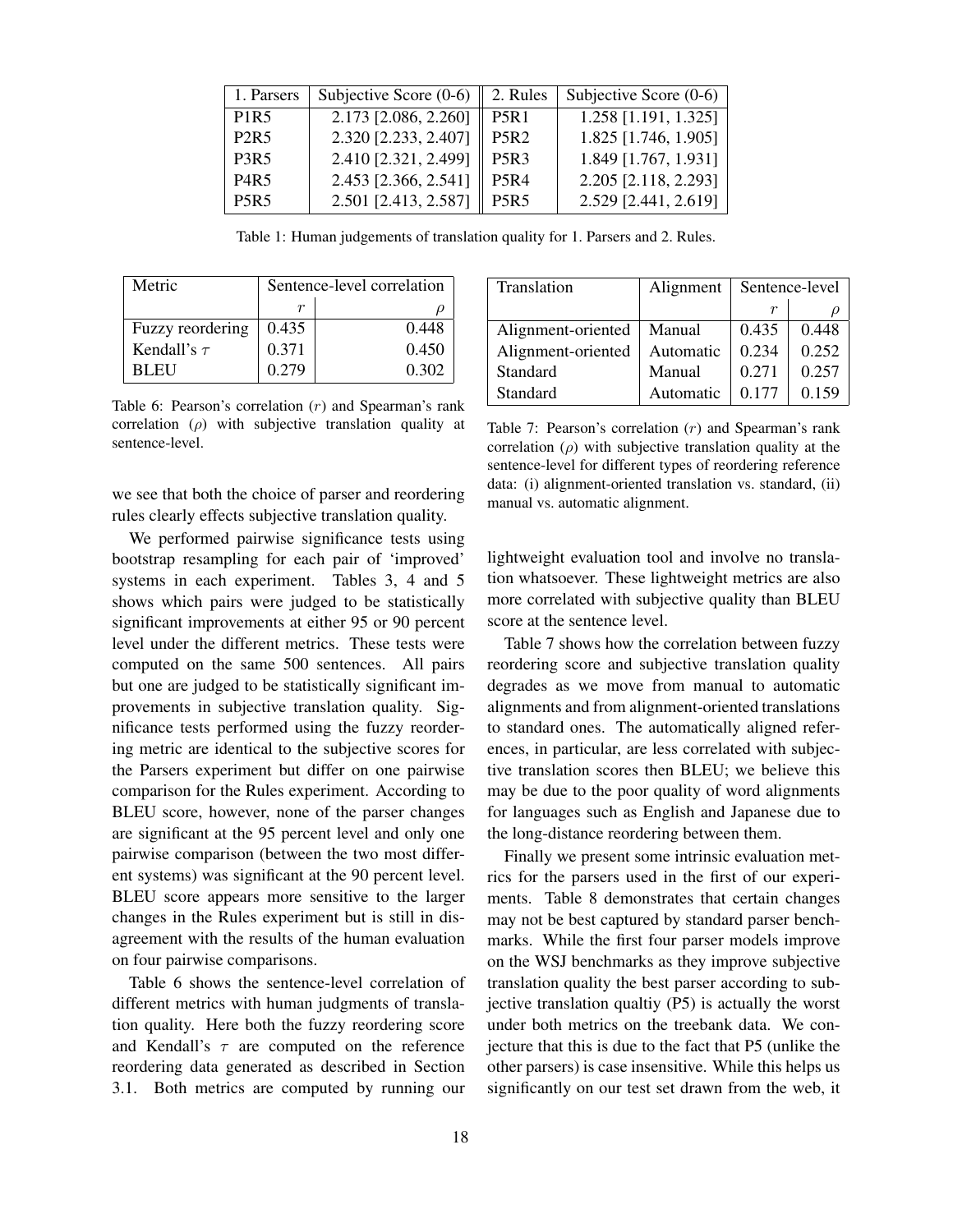#### Standard / Manual

| Source      | How Can I Qualify For A Mortgage Tax Deduction ?      |
|-------------|-------------------------------------------------------|
| Reordering  | A Mortgage {{ Tax Deduction }} For I Qualify How Can? |
| Translation | 住宅 ローン 減税 に 必要 な 資格 を 得る に は どう すれ ば よい です か ?        |
| Alignment   | 6,6,7 8,4,3,3,3,3,3,0,0,0,0,0,1,1,9,9                 |

#### Alignment-oriented / Manual

| Source      | How Can I Qualify For A Mortgage Tax Deduction?           |
|-------------|-----------------------------------------------------------|
| Reordering  | I How A Mortgage {{ Tax Deduction }} For Qualify Can ?    |
| Translation | 私 はどうしたら住宅 ローン の 減税 の 資格 に 値すること が できます か ?               |
| Alignment   | 2, 2, 0, 0, 0, 6, 6, 6, 7 8, 4, 3, 3, 3, 1, 1, 1, 1, 1, 9 |

#### Standard / Automatic

| Source      | We do not claim to cure, prevent or treat any disease. |
|-------------|--------------------------------------------------------|
| Reordering  | any disease cure, prevent or treat claim to We do not. |
| Translation | いかなる 病気 の 治癒, 防止, または 治療 も 断言 する もの で は ありませ ん.        |
| Alignment   | 10, 11, 5, 6, 7, 8, 9, 4, 2, 2, 2, 12                  |

#### Alignment-oriented / Automatic

| Source      | We do not claim to cure, prevent or treat any disease. |
|-------------|--------------------------------------------------------|
| Reordering  | We any disease cure, prevent or treat claim to do not. |
| Translation | 私 達 は あらゆる 疾患 の 治癒 ,予防 あるいは 治療 を 行う と 主張 し ませ ん .      |
| Alignment   | $0,0,10,11,5,6,7,8,9,$ ,,,,3,4,2,2,12                  |

Table 2: Reference reordering data generated via various methods: (i) alignment-oriented vs. standard translation, (ii) manual vs. automatic word alignment

|                               |             |             | Exp. 1 Parsers |                               |                  | Exp. 2 Reordering Rules |                               |             |             |
|-------------------------------|-------------|-------------|----------------|-------------------------------|------------------|-------------------------|-------------------------------|-------------|-------------|
|                               | <b>P2R5</b> | <b>P3R5</b> | <b>P4R5</b>    | P <sub>5</sub> R <sub>5</sub> |                  | <b>P5R2</b>             | P <sub>5</sub> R <sub>3</sub> | <b>P5R4</b> | <b>P5R5</b> |
| P <sub>1</sub> R <sub>5</sub> | $+**$       | +**         | +**            | $+***$                        | <b>P5R1</b>      | $+**$                   | $+**$                         | $+**$       | +**         |
| P <sub>2</sub> R <sub>5</sub> |             | +**         | $+**$          | $+***$                        | <b>P5R2</b>      |                         |                               | $+**$       | +**         |
| P <sub>3</sub> R <sub>5</sub> |             |             |                | $+***$                        | P <sub>5R3</sub> |                         |                               | $+**$       | $+**$       |
| P <sub>4</sub> R <sub>5</sub> |             |             |                |                               | <b>P5R4</b>      |                         |                               |             | $+**$       |

Table 3: Pairwise significance in subjective evaluation  $(0 = not significant, * = 90 percent, ** = 95 percent)$ .

|                               |                               |                               | Exp. 1 Parsers |             |                               | Exp. 2 Reordering Rules |             |             |             |
|-------------------------------|-------------------------------|-------------------------------|----------------|-------------|-------------------------------|-------------------------|-------------|-------------|-------------|
|                               | P <sub>2</sub> R <sub>5</sub> | P <sub>3</sub> R <sub>5</sub> | <b>P4R5</b>    | <b>P5R5</b> |                               | <b>P5R2</b>             | <b>P5R3</b> | <b>P5R4</b> | <b>P5R5</b> |
| P <sub>1</sub> R <sub>5</sub> | ⊥**                           | ⊥**                           | +**            | $+**$       | P <sub>5</sub> R <sub>1</sub> |                         | $+**$       | $+**$       | $+**$       |
| <b>P2R5</b>                   |                               | $+**$                         | $+**$          | $+**$       | <b>P5R2</b>                   |                         | $+**$       | $+**$       | $+**$       |
| P <sub>3</sub> R <sub>5</sub> |                               |                               | $+**$          | $+**$       | P <sub>5R3</sub>              |                         |             | $+**$       | $+**$       |
| P <sub>4</sub> R <sub>5</sub> |                               |                               |                |             | <b>P5R4</b>                   |                         |             |             | $+**$       |

Table 4: Pairwise significance in fuzzy reordering score  $(0 = not significant, * = 90 percent, ** = 95 percent)$ .

|                               |                               |                               | Exp. 1 Parsers |             |                  | Exp. 2 Reordering Rules |                               |                               |             |
|-------------------------------|-------------------------------|-------------------------------|----------------|-------------|------------------|-------------------------|-------------------------------|-------------------------------|-------------|
|                               | P <sub>2</sub> R <sub>5</sub> | P <sub>3</sub> R <sub>5</sub> | <b>P4R5</b>    | <b>P5R5</b> |                  | <b>P5R2</b>             | P <sub>5</sub> R <sub>3</sub> | P <sub>5</sub> R <sub>4</sub> | <b>P5R5</b> |
| P <sub>1</sub> R <sub>5</sub> |                               |                               | $+$ *          | $+^*$       | P5R1             | +**                     | $+**$                         | $+**$                         | $+**$       |
| P <sub>2</sub> R <sub>5</sub> |                               |                               | 0              |             | <b>P5R2</b>      |                         |                               | $+**$                         | $+$ **      |
| P <sub>3</sub> R <sub>5</sub> |                               |                               | 0              |             | P <sub>5R3</sub> |                         |                               |                               | $+^*$       |
| <b>P4R5</b>                   |                               |                               |                |             | P5R4             |                         |                               |                               |             |

Table 5: Pairwise significance in BLEU score  $(0 = not significant, * = 90 percent, ** = 95 percent)$ .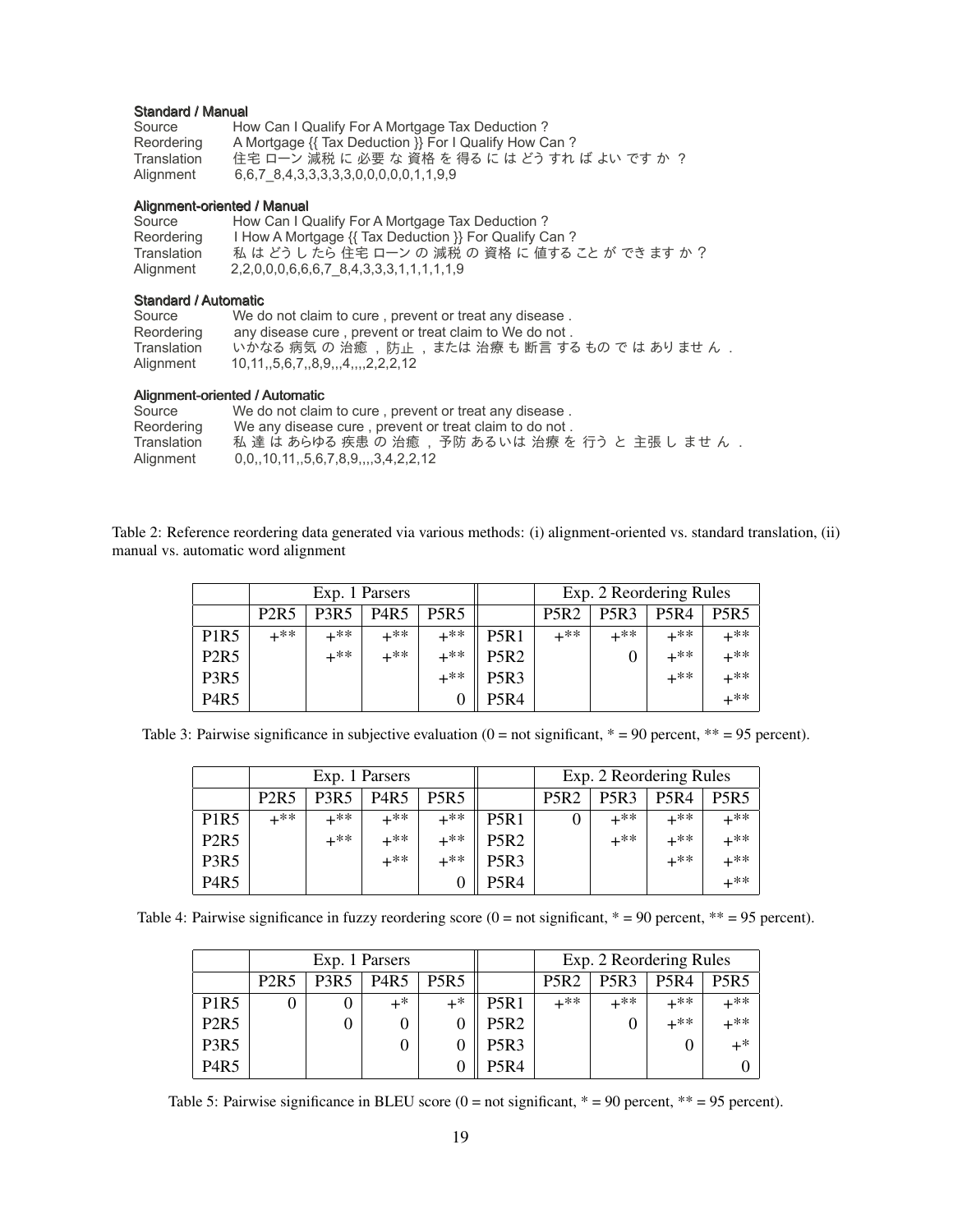| Parser         | Labeled attachment | POS accuracy |
|----------------|--------------------|--------------|
| P1             | 0.807              | 0.954        |
| P2             | 0.822              | 0.954        |
| P <sub>3</sub> | 0.827              | 0.955        |
| P4             | 0.830              | 0.955        |
| P5             | 0.822              | 0.944        |

Table 8: Intrinsic parser metrics on WSJ dev set.



Figure 1: P1 and P5's parse trees and automatic reordering (using R5 ruleset) and fuzzy score.

hurts parsing performance on cleaner newswire.

# 6 Discussion

We have found that in practice this evaluation framework is sufficiently correlated with human judgments of translation quality to be rather useful for performing detailed error analysis of our English-to-Japanese system. We have used it in the following ways in simple error analysis sessions:

- To identify which words are most frequently reordered incorrectly
- To identify systematic parser and/or POS errors
- To identify the worst reordered sentences
- To evaluate individual reordering rules

Figures 1 and 2 show pairs of parse trees together with their resulting reorderings and scores against



RawSource Learn about The 10 Biggest Mistakes Dog Trainers Make. TokenizedSource Learn about The 10 Biggest Mistakes Dog Trainers Make ResultReordering The 10 about Learn Biggest Mistakes Dog Trainers Make . GoldenReordering Dog Trainers Make The 10 Biggest Mistakes about Learn . Fuzzy 0.5



TokenizedSource Learn about The 10 Biggest Mistakes Dog Trainers Make, ResultReordering Dog Trainers Make The 10 Biggest Mistakes about Learn. GoldenReordering Dog Trainers Make The 10 Biggest Mistakes about Learn . Fuzzy  $\overline{1}$ 

Figure 2: P1 and P5's parse trees and automatic reordering (using R5 ruleset) and fuzzy score.

the reference. These are typical of the parser errors that impact reordering and which are correctly identified by our framework. In related joint work (Katz-Brown et al., 2011) and (Hall et al., 2011), it is shown that the framework can be used to optimize reordering components automatically.

# 7 Conclusions

We have presented a lightweight framework for evaluating reordering in machine translation and demonstrated that this is able to accurately distinguish significant changes in translation quality due to changes in preprocessing components such as the parser or reordering rules used by the system. The sentencelevel correlation of our metric with judgements of human translation quality was shown to be higher than other standard evaluation metrics while our evaluation has the significant practical advantage of not requiring an end-to-end machine translation experiment when used to evaluate a separate reordering component. Our analysis has also highlighted the benefits of creating focused evaluation data that attempts to factor out some of the phenomena found in real human translation. While previous work has provided meta-analysis of reordering metrics across quite independent systems, ours is we believe the first to provide a detailed comparison of systems